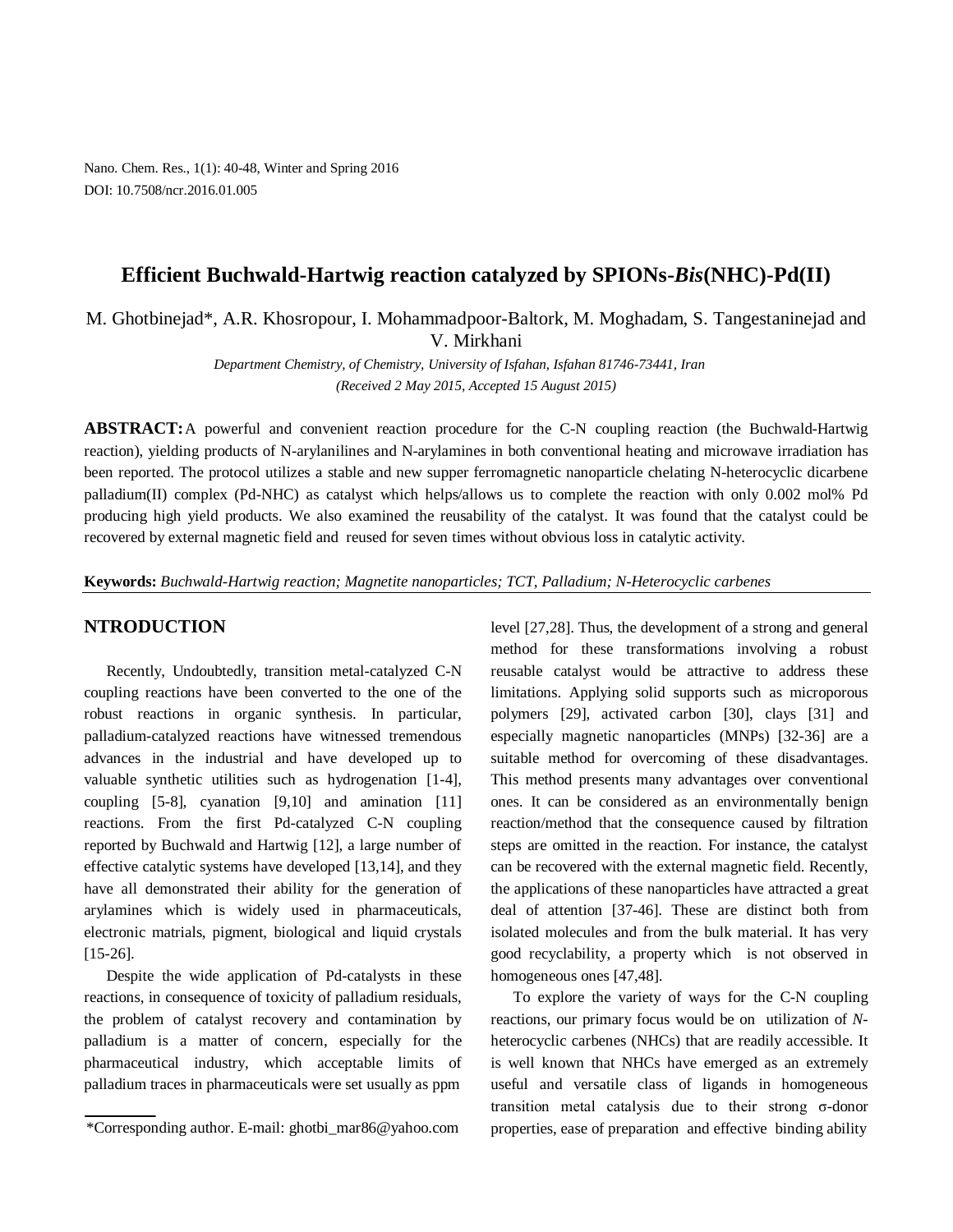to any transition metal irrespective of their oxidation states [20-25]. With NHCs complexes, as homogeneous catalysts, numerous investigations have been so far performed, such as C-C, C-O and C-N coupling reactions [26-31].

Very recently, we have observed the previlage catalytic activity of nano Pd-NHC complex utilizing *N*methylimidazole bounded to 1,3,5-triazine-tethered SPIONs (superparamagnetic iron oxide nanoparticles) as a bidentate NHC ligand [49] (Scheme 1).

This complex efficiently catalyze the Mizoroki-Heck and Suzuki-Miyaura cross-coupling reactions, leading to 1,2-diarylethylene and aryl benzenes, respectively. These observations prompted us to explore the potential of this catalyst for other related reactions. Now, in continuation of our investigation on the presentation of new nanocatalysts for organic transformations, we would like to report the application of SPIONs-*bis*(NHC)-Pd(II) to the Buchwald-Hartwig reaction at conventional heating and microwave irradiation conditions (Scheme 2).

The SPIONs-*bis*(NHC)-Pd(II) catalyst was prepared according to our previously reported procedure [49]. Briefly, silica-coated magnetite nanoparticles  $(SiO_2@Fe_3O_4)$  were selected as support, and subsequently these MNPs were reacted with 3-aminopropyltriethoxysilane (APTS) to obtain the functionalized MNPs. Next, 2,4,6-trichlo-1,3,5-triazine (TCT) was covalently immobilized onto the surface of the SPIONs by controlling the temperature and then two other

chlorides were replaced with two equivalents of *N*methylimidazole *via* formation of C-N bond between imidazole and triazine parts. Finally, SPIONs-bis(NHC)- Pd(II) was prepared by the reaction of  $Pd(OAc)$  in DMSO with SPIONs-bis(*N*-methylimidazolium) which was prepared in the previouse step.

The synthesized catalyst was characterized by several instrumental methods. Thermogravimetric analysis (TGA) indicated that the total amount of organic moieties on MNPs is about 6%. These results also approved that the catalyst has high thermal stability below 600 °C. The palladium content of SPIONs-*bis*(NHC)-Pd(II) was found to be 0.27 mmol  $g^{-1}$  of the catalyst as measured by ICP-OES analysis. The morphology of the catalyst surface, studied by field emission scanning electron microscopy (FE-SEM), showed that the SPIONs-*bis*(NHC)-Pd(II) particles are spherical. revealed that the presence of the palladium was also confirmed by the energy-dispersive X-ray (EDX) results obtained from SEM analysis of SPIONs-*bis*(NHC)-Pd(II) which showed the presence of C, O, Si, Cl, N and Pd. X-ray photoelectron spectroscopy (XPS) as shown in the Fig. 2, illustrating two peaks at 337.26 (3d<sub>5/2</sub>) and 342.57 eV (3d<sub>3/2</sub>), corresponding to Pd with two oxidation states. The peaks at 335.1 (3 $d_{5/2}$ ) and 340.4 eV (3 $d_{3/2}$ ) indicated that a small portion of Pd is in zero oxidation state. The peaks corresponding to oxygen, carbon, nitrogen, silicon and palladium are also clearly observed in XPS elemental



*Scheme 1.* Structure of SPIONs-bis(NHC)-Pd(II)



*Scheme 2.* Buchwld-Hartwig reaction catalysed by SPIONs-*bis*(NHC)-Pd(II)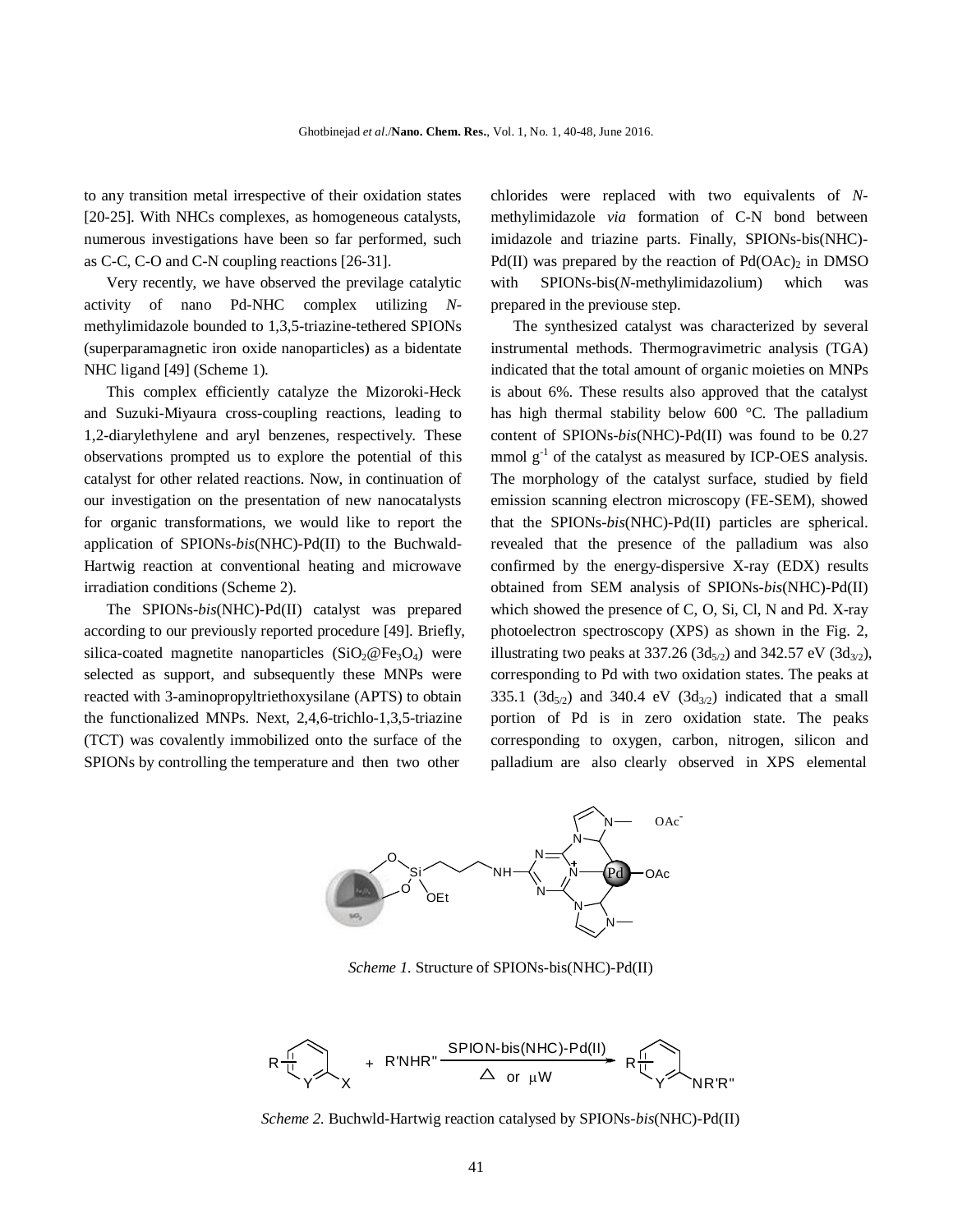Efficient Buchwald-Hartwig Reaction Catalyzed by SPIONs-*Bis*(NHC)-Pd(II)**/Nano. Chem. Res.,** Vol. 1, No. 1, 40-48, June 2016.



**Fig. 2.** The TGA graph of the Catalyst.

survey of the catalyst. A transmission electron microscopy (TEM) image of SPIONs-*bis*(NHC)-Pd(II) revealed the nanometer dimensions of the catalyst. The size distribution histogram demonstrated that the average diameter of the matrix is about 10-11.5 nm (Fig. 2). Finally, the *magnetization* obtained using a vibrating sample magnetometer (VSM) proved the super paramagnetic behaviour of the catalyst.

In the outset, for screening experiments, the model

reaction was performed by using bromobenzene and morpholine as substrates, t-BuONa as base in DMSO, and the mixture was heated at 120  $^{\circ}$ C for 4 h (Table 1). The template reaction was first carried out in the absence of any catalyst, and no product was formed under this condition (Table 1, entry 1). When the reaction was carried out in the presence of  $Pd(OAc)_2@$ nano-SiO<sub>2</sub> or  $Pd(OAc)_2@$ nano-Fe3O4 (with 10 mol% Pd) as ligand-free systems, appeared to be less active, and produced only trace amounts of the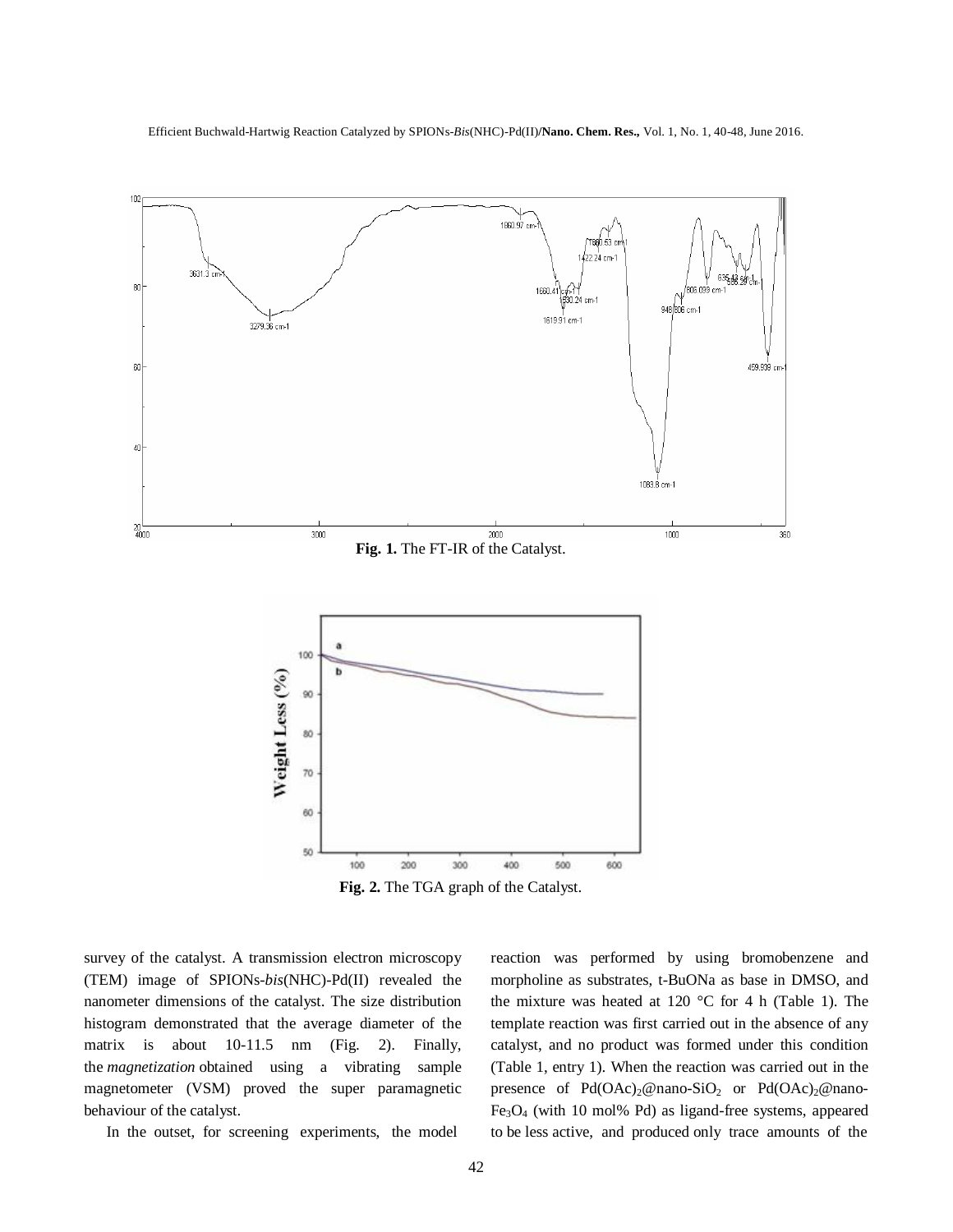|                | -Br + HŃ              | Catalyst<br>Base, Solvent       | Зc          |                                     |                        |
|----------------|-----------------------|---------------------------------|-------------|-------------------------------------|------------------------|
| Entry          | Catalyst              | Base                            | Solvent     | $\boldsymbol{T}$<br>$({}^{\circ}C)$ | Yield<br>$(%)^{\rm b}$ |
| 1              |                       | t-BuONa                         | <b>DMSO</b> | 120                                 |                        |
| $\overline{2}$ | $Pd(OAc)2@nano-SiO2$  | t-BuONa                         | <b>DMSO</b> | 120                                 | 10                     |
| 3              | $Pd(OAc)2@nano-Fe3O4$ | t-BuONa                         | <b>DMSO</b> | 120                                 | 30                     |
| $\overline{4}$ | SPIONs-bis(NHC)Pd(II) | t-BuONa                         | <b>DMSO</b> | 120                                 | 87                     |
| 5              | SPIONs-bis(NHC)Pd(II) | Na <sub>2</sub> CO <sub>3</sub> | <b>DMSO</b> | 120                                 | 25                     |
| 6              | SPIONs-bis(NHC)Pd(II) | $K_2CO_3$                       | <b>DMSO</b> | 120                                 | 30                     |
| 7              | SPIONs-bis(NHC)Pd(II) | $K_3PO_4$                       | <b>DMSO</b> | 120                                 | 21                     |
| 8              | SPIONs-bis(NHC)Pd(II) | $Cs_2CO_3$                      | <b>DMSO</b> | 120                                 | 60                     |
| 9              | SPIONs-bis(NHC)Pd(II) | t-BuONa                         | <b>DMF</b>  | 120                                 | 87                     |
| 10             | SPIONs-bis(NHC)Pd(II) | t-BuONa                         | Dioxan      | 120                                 | 50                     |
| 11             | SPIONs-bis(NHC)Pd(II) | t-BuONa                         | Toluene     | 120                                 | 60                     |
| 12             | SPIONs-bis(NHC)Pd(II) | t-BuONa                         | <b>DMF</b>  | 120                                 | 80                     |
| 13             | SPIONs-bis(NHC)Pd(II) | t-BuONa                         | <b>DMSO</b> | 120                                 | 87                     |
| 14             | SPIONs-bis(NHC)Pd(II) | t-BuONa                         | <b>DMSO</b> | 90                                  | 60                     |
| 15             | SPIONs-bis(NHC)Pd(II) | t-BuONa                         | <b>DMSO</b> | 100                                 | 70                     |
| 16             | SPIONs-bis(NHC)Pd(II) | t-BuONa                         | <b>DMSO</b> | 120                                 | 87                     |
| 17             | SPIONs-bis(NHC)Pd(II) | t-BuONa                         | <b>DMSO</b> | 140                                 | 87                     |

 **Table 1.** Optimization of Buchwld-Hertwig Reaction for the Synthesis of 3c Under Different Conditions<sup>a</sup>

<sup>a</sup>Reaction conditions: bromobenzene (2 mmol), morpholine (1 mmol), base (2 mmol), Solvent  $(1 \text{ ml})$ .  $^{b}$ Isolated yields.

product after 4 h (Table 1, entries 2 and 3), but surprisingly SPIONs-*bis*(NHC)-Pd(II) with only 0.002 mol% palladium showed the highest activity, and afforded 3c in 87% yield. As the aforementioned results, we found that the ligand has a key effect on the reaction, which the size and the kind of it could increase the palladium activity in this transformation.

The effect of organic or inorganic bases on the model reaction was investigated. As shown in Table 1,  $Na<sub>2</sub>CO<sub>3</sub>$ ,  $K_2CO_3$ ,  $K_3PO_4$  and  $Cs_2CO_3$  were almost ineffective (Table 1, entries 5-8).

Further investigations revealed that the reaction is also affected by other parameters including the amount of catalyst, substrate ratio, solvent and temperature which upon them the optimal reaction conditions should be 0.002 mol% of Pd, Bromobenzene:morpholine is 2:1, at 120 °C, and 4 h (Table 1, entries 9-17).

Under the optimized conditions, we probed the scope of the reaction regarding to the kind of aryl halides and amines.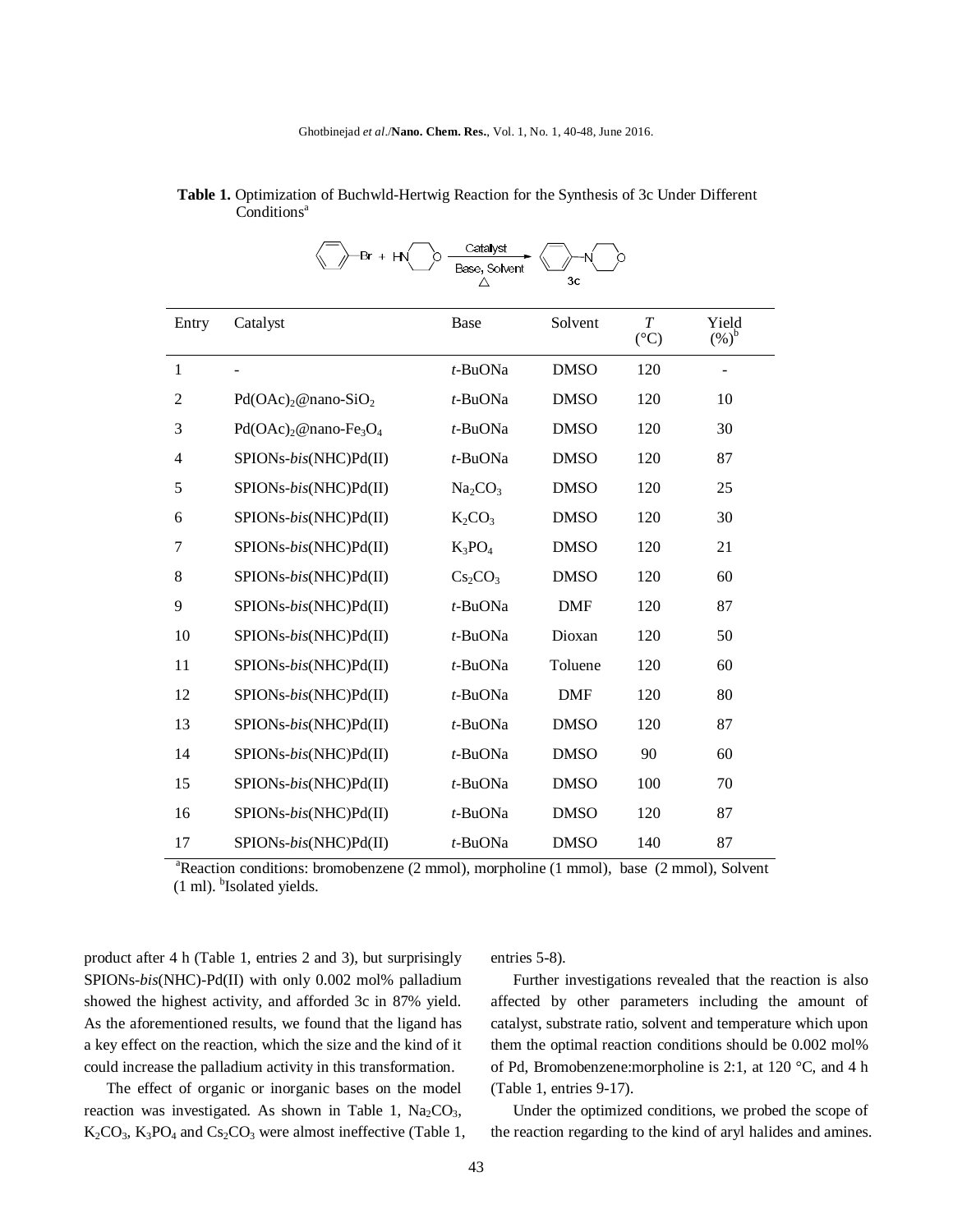As demonstrated by the results in Scheme 2, aryl or heteroaryl halides with different substituents smoothly react with various anilines, aromatic and aliphatic amines, and produce the corresponding products in generally moderate to high yields. In general, presence of bromo or iodo substuents are essential in the aryl ring to afford good yields.

Upon this results, when an electron-withdrawing group, such as cyano or halides is introduced into the aryl halide ring, the reaction is promoted faster than that in presence of electron-donating groups. Furthermore, halopyridines were also utilized in this reaction and the desired products were afforded successfully.

The scope of this reaction is substantially extended to different amines, including primary ones as well as secondary amines and even imidazole and anilines (Table 2).

An alternative examination was also developed in an attempt to further investigate the chemoselectivity of the reaction with carrying out the reaction on 1,4 dibromobenzene, 2,6-dibromopyridine, and 1,3,5 tribromotriazine as the more complicated aryl halides.

This reaction was also followed by using of diamines such as 1,2-diaminoethane. Encouraged by these results, this procedure was registered acceptable results in all cases. The reaction conditions are also selective enough not to produce any side and/or polymer products (Table 2).

It should be noted that although high yields were obtained in most cases at long reaction times (4-30 h), this system is very promising for following more investigations. Whereas quantitative yield of **3c** was obtained under microwave irradiation promptly, this energy source was used as heating system in this transformation. With this achievement we investigated the reaction under microwave irradiation with a temperature controlled program. During irradiation, the temperature was monitored by an IR sensor which controlled MW power levels. At 70 °C only 50% of conversion was registered after 14 min. As expected, by increasing the temperature up to 90  $\degree$ C, quantitative conversion was registered in 14 min and 90% of the adduct **3c** was isolated. With the optimized reaction conditions in hand we examined the Buchwald-Hartwig reaction in the presence of the same amount of SPIONs-*bis*(NHC)-Pd(II).

It was generally observed that high to excellent yields of the products were obtained expediously, and the amine derivatives were obtained exclusively (Table 3).

The recovered SPIONs-*bis*(NHC)-Pd(II) could also be reused without any significant loss of its high catalytic performance. The catalyst was separated from the reaction mixture by an external magnetic field and washed with ethanol. It was easily recyclable after activation at 80 °C under reduced pressure. SPIONs-*bis*(NHC)-Pd(II) retained its activity after seven consecutive times.

In conclusion, we have stablished the first supperferromagnetic nanoparticle chelating N-heterocyclic dicarbene palladium(II) complex (Pd-NHC) as a robust and efficient C-N coupling catalyst. The catalyst is easily synthesized and can catalyze the Buchwald-Hartwig reactions with comparable activity as the traditional catalyst. The catalyst loading is significantly lower in most cases than previously reported C-N coupling reactions.

We also have successfully developed a general method for the microwave-assisted C-N coupling reactions, providing moderate to high speed. Catalyst recycling and product separation are easier and simpler with the assistance of an external magnet. The catalyst can be recycled and reused for seven times with little loss of its activity.

#### **EXPERIMENTAL**

All chemicals were purchased from Merck chemical company.  $Fe<sub>3</sub>O<sub>4</sub>$  nanoparticles and silica-coated magnetite nanoparticles ( $SiO<sub>2</sub>@Fe<sub>3</sub>O<sub>4</sub>$ ) were synthesized according to the literature [50]. All known organic products were identified by comparison of their physical and spectral data with those of authentic samples. Thin layer chromatography (TLC) was performed on UV-active aluminum-backed plates of silica gel (TLC Silica gel 60 F254).

 ${}^{1}$ H and  ${}^{13}$ C NMR spectra were measured on a Bruker DPX 400 MHz spectrometer in CDCl<sub>3</sub> with chemical shift (δ) given in ppm. Coupling constants are given in Hz. The FT-IR spectra were taken on a Nicolet-Impact 400D spectrophotometer in KBr pellets and reported in  $cm^{-1}$ . Melting points were determined using Stuart Scientific SMP2 apparatus and are uncorrected.

#### **Synthesis of SPIONs-bis(NHC)-Palladium(OAc)<sup>2</sup>**

In a round bottom flask equipped with mechanical stirrer and condenser, a mixture of  $SiO<sub>2</sub>@Fe<sub>3</sub>O<sub>4</sub>$  (4.03 g) and 3aminopropyltriethoxysilane (APTS) (5 ml) was refluxed in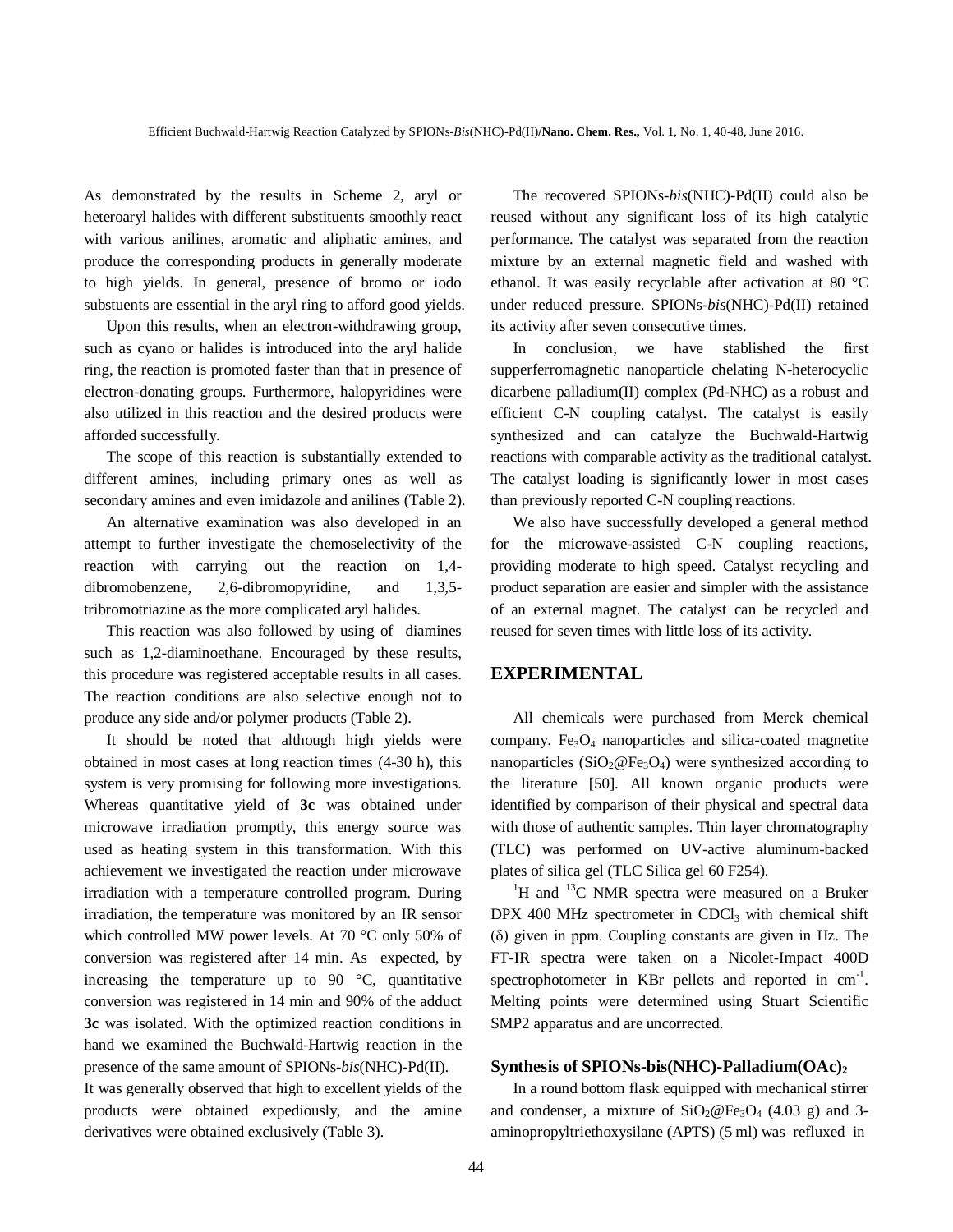| Entry            | $Ar-X$          | Product                          |                | $Time$<br>(h)  | Yield $(\%)^b$ |
|------------------|-----------------|----------------------------------|----------------|----------------|----------------|
| $\mathbf 1$      | $H_3C$          | Ħ<br>Н£<br>CН <sub>3</sub>       | 3a             | 18             | 75             |
| $\overline{c}$   | H3CO            | .<br>ОСН <sub>З</sub><br>$H_3CO$ | 3 <sub>b</sub> | 16             | 80             |
| 3                | Br              |                                  | 3c             | $\overline{4}$ | 87             |
| $\overline{4}$   | Br              |                                  | 3d             | 9              | 84             |
| 5                | Br              |                                  | 3e             | 26             | 85             |
| $\sqrt{6}$       | Ð<br>Br         | Br                               | 3f             | 20             | 92             |
| $\boldsymbol{7}$ | B.<br><b>NC</b> | <b>CN</b>                        | 3g             | 22             | 89             |
| $\,8\,$          | Br<br>Br        |                                  | 3 <sub>h</sub> | 8              | 90             |
| 9                | Br<br>`Br       |                                  | 3i             | 14             | 83             |
| $10\,$           | Br<br>Br        |                                  | 3j             | $\overline{7}$ | 88             |
| 11               | ₿r<br>₿r        | Br                               | 3k             | 15             | 84             |
| 12               | Br<br>Br        |                                  | 3 <sub>l</sub> | 30             | 80             |
| 13               | Br<br>Br        | P.                               | 3m             | 12             | 90             |
| 14               | Br<br>Br<br>в'n |                                  | 3n             | 10             | 86             |

Table 2. Buchwld-Hartwig Reaction of 1 and 2 Under Conventional Heating<sup>a</sup>

Ar-X + RR'NH  $\frac{\text{SPIONS-bis(NHC)-Pd(II)}{t-\text{BuONA, DMSO, 120 °C}}$  Ar-NRR'+ HX

<sup>&</sup>lt;sup>a</sup>Reaction conditions: aryl halide (2 mmol), amine (1 mmol), *t*-BuONa (2 mmol), DMSO (1 ml) in the presence of the catalyst containing 0.002 mol% Pd. <sup>b</sup>Isolated yields.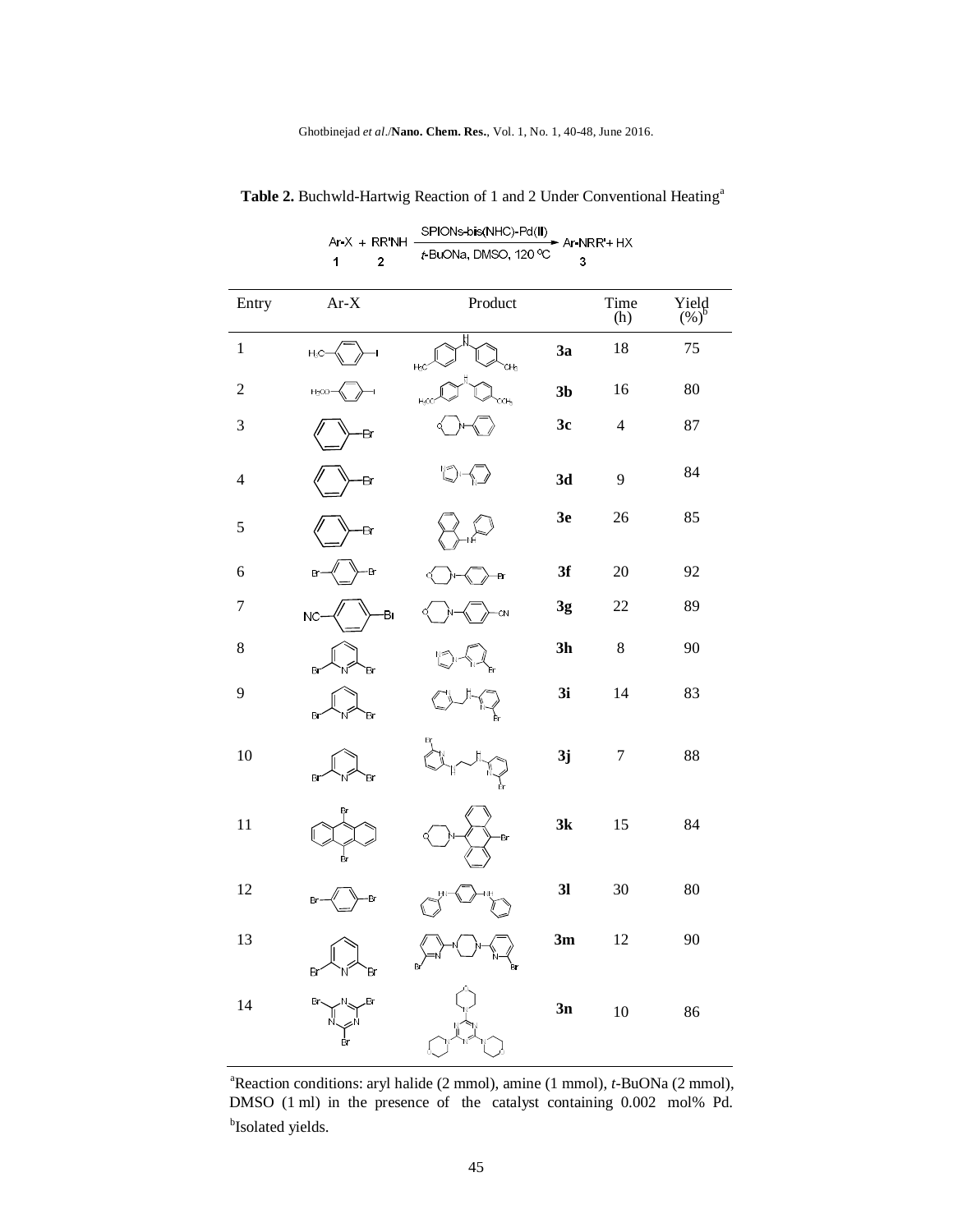|                | $Ar-X + RR'NH$                                                                                                                                                                                                                                                                                                                                                                                                                                                                                          | SPIONs-bis(NHC)-Pd(II)<br>A - NRR' + HX |               |                |  |  |
|----------------|---------------------------------------------------------------------------------------------------------------------------------------------------------------------------------------------------------------------------------------------------------------------------------------------------------------------------------------------------------------------------------------------------------------------------------------------------------------------------------------------------------|-----------------------------------------|---------------|----------------|--|--|
|                | 1<br>$\overline{\mathbf{c}}$                                                                                                                                                                                                                                                                                                                                                                                                                                                                            | t-BuONa, DMSO, µwave                    | 3             |                |  |  |
| Entry          | $Ar-X$                                                                                                                                                                                                                                                                                                                                                                                                                                                                                                  | Product                                 | Time<br>(min) | Yield $(\%)^b$ |  |  |
| $\,1$          | $H_3C$                                                                                                                                                                                                                                                                                                                                                                                                                                                                                                  | ĴН <sub>3</sub>                         | 40            | 79             |  |  |
| $\mathfrak 2$  | $H_3CO$                                                                                                                                                                                                                                                                                                                                                                                                                                                                                                 | $H_2O$<br>XН <sub>3</sub>               | 45            | 84             |  |  |
| 3              | Br                                                                                                                                                                                                                                                                                                                                                                                                                                                                                                      |                                         | 14            | 92             |  |  |
| $\overline{4}$ | Br                                                                                                                                                                                                                                                                                                                                                                                                                                                                                                      |                                         | 20            | 88             |  |  |
| 5              | -Br                                                                                                                                                                                                                                                                                                                                                                                                                                                                                                     |                                         | 45            | 89             |  |  |
| 6              | ٠Br<br>Br                                                                                                                                                                                                                                                                                                                                                                                                                                                                                               | Br                                      | 20            | 92             |  |  |
| 7              | Br<br>NC                                                                                                                                                                                                                                                                                                                                                                                                                                                                                                | άN                                      | 22            | 89             |  |  |
| 8              | Br<br>Br                                                                                                                                                                                                                                                                                                                                                                                                                                                                                                |                                         | 19            | 90             |  |  |
| 9              | Br<br>B                                                                                                                                                                                                                                                                                                                                                                                                                                                                                                 |                                         | 32            | 89             |  |  |
| 10             | Br<br>Br                                                                                                                                                                                                                                                                                                                                                                                                                                                                                                |                                         | 18            | 91             |  |  |
| 11             | Ėv                                                                                                                                                                                                                                                                                                                                                                                                                                                                                                      | Br                                      | 34            | 90             |  |  |
| 12             | -Br<br>Br                                                                                                                                                                                                                                                                                                                                                                                                                                                                                               | ΗN                                      | 47            | 85             |  |  |
| 13             | Br<br>Br                                                                                                                                                                                                                                                                                                                                                                                                                                                                                                |                                         | $30\,$        | 94             |  |  |
| 14             | $Br \setminus$<br>$\text{Tr} \left( \text{Tr} \left( \text{Tr} \left( \text{Tr} \left( \text{Tr} \left( \text{Tr} \left( \text{Tr} \left( \text{Tr} \left( \text{Tr} \left( \text{Tr} \left( \text{Tr} \left( \text{Tr} \left( \text{Tr} \left( \text{Tr} \left( \text{Tr} \left( \text{Tr} \left( \text{Tr} \left( \text{Tr} \left( \text{Tr} \left( \text{Tr} \left( \text{Tr} \left( \text{Tr} \left( \text{Tr} \left( \text{Tr} \left( \text{Tr} \left( \text{Tr} \left( \text{Tr} \left( \text{Tr$ |                                         | 24            | 89             |  |  |

Table 3. Buchwld-Hartwig Reaction of 1 and 2 Under MicroWave Irradiation<sup>a</sup>

<sup>&</sup>lt;sup>a</sup>Reaction conditions: aryl halide (2 mmol), amine (1 mmol), *t*-BuONa (2 mmol), DMSO (1 ml) in the presence of the catalyst containing 0.002 mol% Pd. <sup>b</sup>Isolated yields.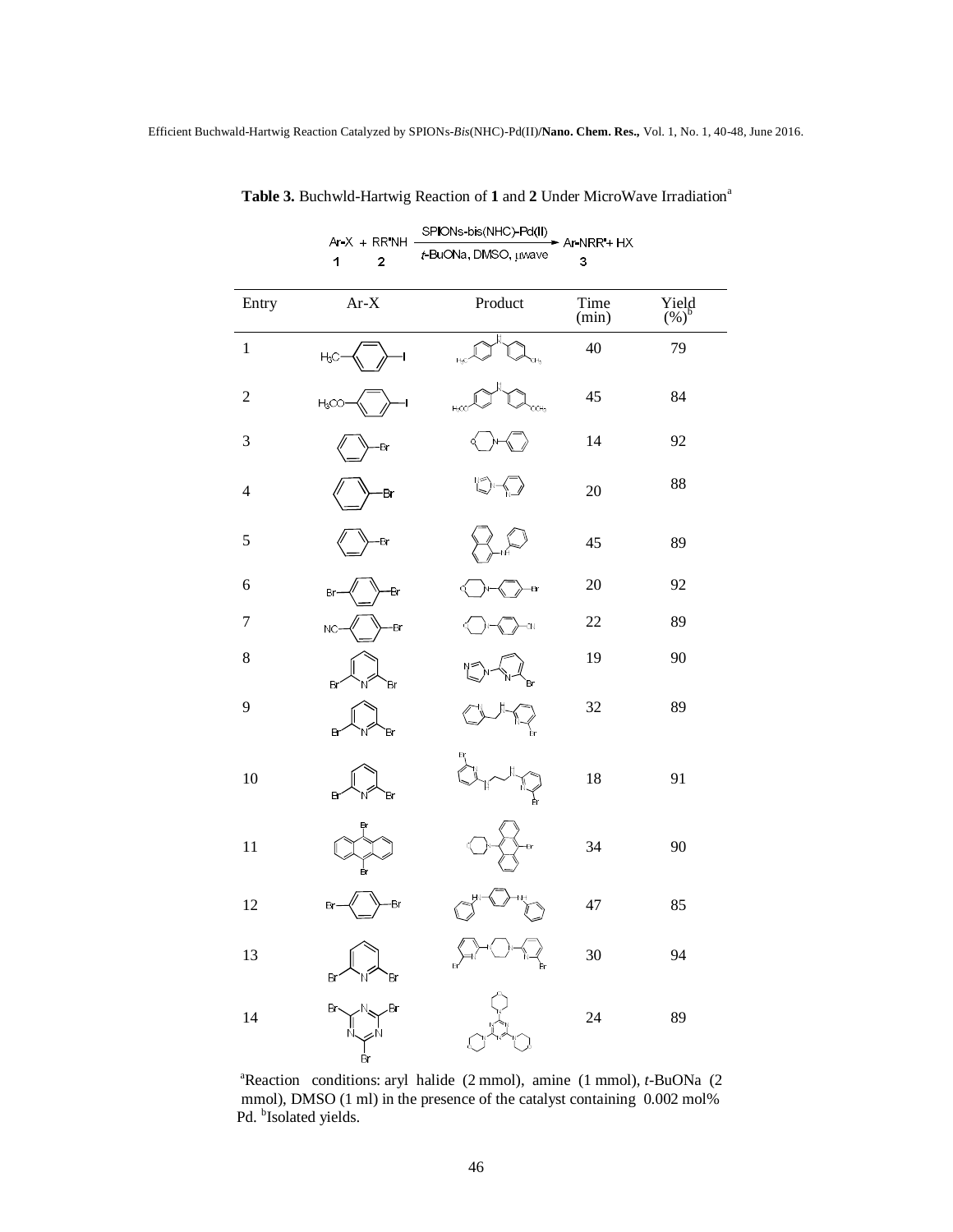dry toluene (100 ml) at 100 °C for 24 h. After this time, the magnetite nanoparticles were separated from the reaction mixture by an external permanent magnet, washed with ethanol and mili-Q water several times and dried under vacuum at 60 °C. For preparation of supported *N*heterocyclic carbene ligand, to a mixture of these magnetic nanoparticles (0.50 g) in dry THF (40 ml) at 0  $\degree$ C, 1,3,5trichlorotriazine (TCT) (0.25 g) were added and the mixture was stirred at 0 °C for 2 h.

After consumption of TCT, as indicated by TLC, diisopropylethyl amine (1 ml) and *N*-methylimidazole (5 ml) were added to this mixture and refluxed in dry toluene for 1 day. The residue was separated from the mixture by an external permanent magnet, washed with  $CH_2Cl_2$  and THF for several times and finally dried under vacuum at 60 °C. The final catalyst nanoparticles were obtained as darkbrown solids by addition of  $Pd(OAc)<sub>2</sub>$  (101 mg, 0.45 mmol) to a dispersed mixture of SPIONs-bis(NHC) (1.01 g) in DMSO (5 ml) under argon atmosphere at room temperature. Next, the mixture was stirred for 4 h at 60 °C and then allowed to proceed for an additional 30 min at 100 °C. The resulting complex was collected by an external permanent magnet and washed with ethanol  $(3 \times 10 \text{ ml})$  to remove the unreacted  $Pd(OAc)_2$ , and finally dried under air.

# **General Procedure for Buchwald-Hartwig Reaction under Thermal Conditions and Microwave Irradiation**

A round-bottom flask was charged under argon with aryl halid (2 mmol), amine (1 mmol), DMSO (1 ml), *t*-BuONa  $(2 \text{ mmol})$  and the catalyst  $(0.074 \text{ g}, 0.002 \text{ mol\%} \text{ Pd})$ . The reaction mixture was stirred and heated at 120 °C for several hours or exposed to MW irradiation (250 W, 90 °C) (thin layer chromatography monitoring). After completion of the reaction, the reaction mixture was cooled to room temperature; the mixture was diluted with Et<sub>2</sub>O, filtered and concentrated under reduced pressure. The residue was purified by column chromatography on silica-gel.

### **CONCLUSIONS**

We have demonstrated the synthesis of a new and powerful nanocatalyst which is employed in the Buchwald-Hartwig reaction, and provides a high yield product. Easy

purification, recyclability and very low Pd leaching are main characteristic of the process.

We have also successfully developed a general method for the microwave-assisted C-N coupling reactions, providing moderate to high speed, and short reaction times.

### **ACKNOWLEDGEMENTS**

The authors are grateful to the Center of Excellence of Chemistry of University of Isfahan (CECUI) and also the Research Council of the University of Isfahan for financial support of this work.

### **REFERENCES**

- [1] P. Sangeetha, K. Shanthi, K.S. Rama Rao, B. Viswanathan, P. Selvam, Appl. Catal. A: Gen. 353 (2009) 160.
- [2] Y. Xing, J. Chen, Z.R. Dong, Y.Y. Li, J.X. Gao, Tetrahedron Lett. 47 (2006) 4501.
- [3] I. Kirm, F. Medina, X. Rodrıguez, Y. Cesteros, P. Salagre, J.E. Sueiras, J. Mol. Catal. A: Chem. 239 (2005) 215.
- [4] N. Kim, M.S. Kwon, C.M. Park, J. Park, Tetrahedron Lett. 45 (2004) 7057.
- [5] M. Aydemir, A. Baysal, G. Ozturk, B. Gumgum, Appl. Organomet. Chem. 23 (2009) 108.
- [6] O. Akba, F. Durap, M. Aydemir, A. Baysal, B. Gumgum, S. Ozkar, J. Organomet. Chem. 694 (2009) 731.
- [7] J. Mondal, A. Modak, A. Bhaumik, J. Mol. Catal. A: Chem. 350 (2011) 40.
- [8] K. Sarkar, M. Nandi, M. Islam, M. Mubark, A. Bhaumik, Appl. Catal. A: Gen. 352 (2009) 81.
- [9] J. Ramnauth, N. Bhardwaj, P. Renton, S. Rakhit, S. Maddaford, Synlett 14 (2003) 2237.
- [10]M. Sundermeier, A. Zapf, M. Beller, J. Sans, Tetrahedron Lett. 42 (2001) 6707.
- [11]S.M. Islam, N. Salam, P. Mondal, A.S. Roy, J. Mol. Catal. A: Chem. 366 (2013) 321.
- [12]F. Paul, J. Patt, J.F. Hartwig, J. Am. Chem. Soc. 116 (1994) 5969.
- [13] a) S.V. Ley, A.W. Thomas, Angew. Chem., Int. Ed. 42 (2003) 5400; b) F. Bellina, R. Rossi, Adv. Synth. Catal. 352 (2010) 1223.
- [14] a) D. Wang, F. Zhang, D. Kuang, J. Yu, J. Li, Green Chem. 14 (2012) 1268; b) P.E. Maligres, S.W. Krska, P.G.